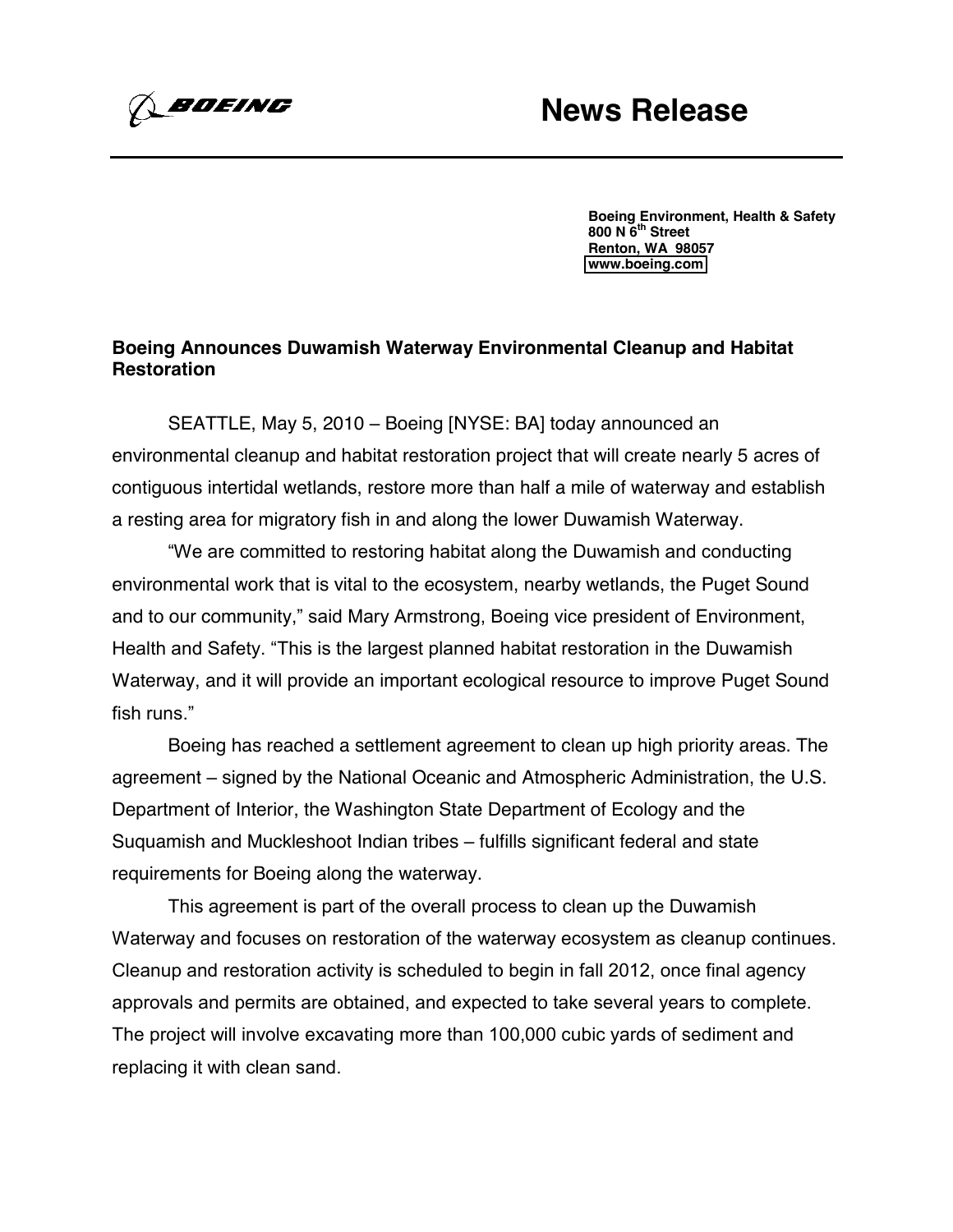This work is being done in coordination with source control measures to mitigate the impact of materials flowing into the waterway from Boeing property, nearby King County International Airport, local highways and roads and surrounding businesses and residential neighborhoods.

In conjunction with this activity, Boeing will demolish several aging buildings located at its Plant 2 facility in Seattle to facilitate cleanup efforts. The buildings – which were partially constructed on pilings over the waterway between 1936 and 1941 – produced many of the B-17s used in World War II and have not been an active part of Boeing's airplane production operations for 40 years.

Boeing will demolish the buildings, cleaning up the effects from past practices and restoring the waterway and nearby wetlands. The company is developing plans to commemorate the site's historic legacy prior to the demolition.

Today's announcement is the latest in a series of recent developments in restoring the Duwamish Waterway.

On March 3, Boeing and the Washington State Department of Ecology reached agreement on plans to test soil, ground water and sediment at the 9.8-acre Isaacson site and the 19.4-acre Thompson site, both south of Plant 2.

On February 12, Boeing, King County and the City of Seattle reached agreement regarding cleanup of Slip 4, a 6.4-acre parcel of the waterway north of Plant 2.

The Duwamish Waterway was created in the early 1900s when a 9.3-mile (14.9 kilometer) stretch of the waterway in south Seattle was straightened, dredged and transformed into a 5.3 mile-long (8.5 kilometer) navigational channel with deep-water port facilities. In 1909, what was then the world's largest man-made island was built at the mouth of the waterway for industrial uses. Boeing began operations along the Duwamish Waterway in 1936. In 2001, the waterway was listed as a Superfund site by the U.S. Environmental Protection Agency.

The Puget Sound Regional Council estimates that businesses along the lower Duwamish Waterway currently provide approximately 80,000 jobs, and that 84 percent of the industrial lands within the city of Seattle are located along the waterway.